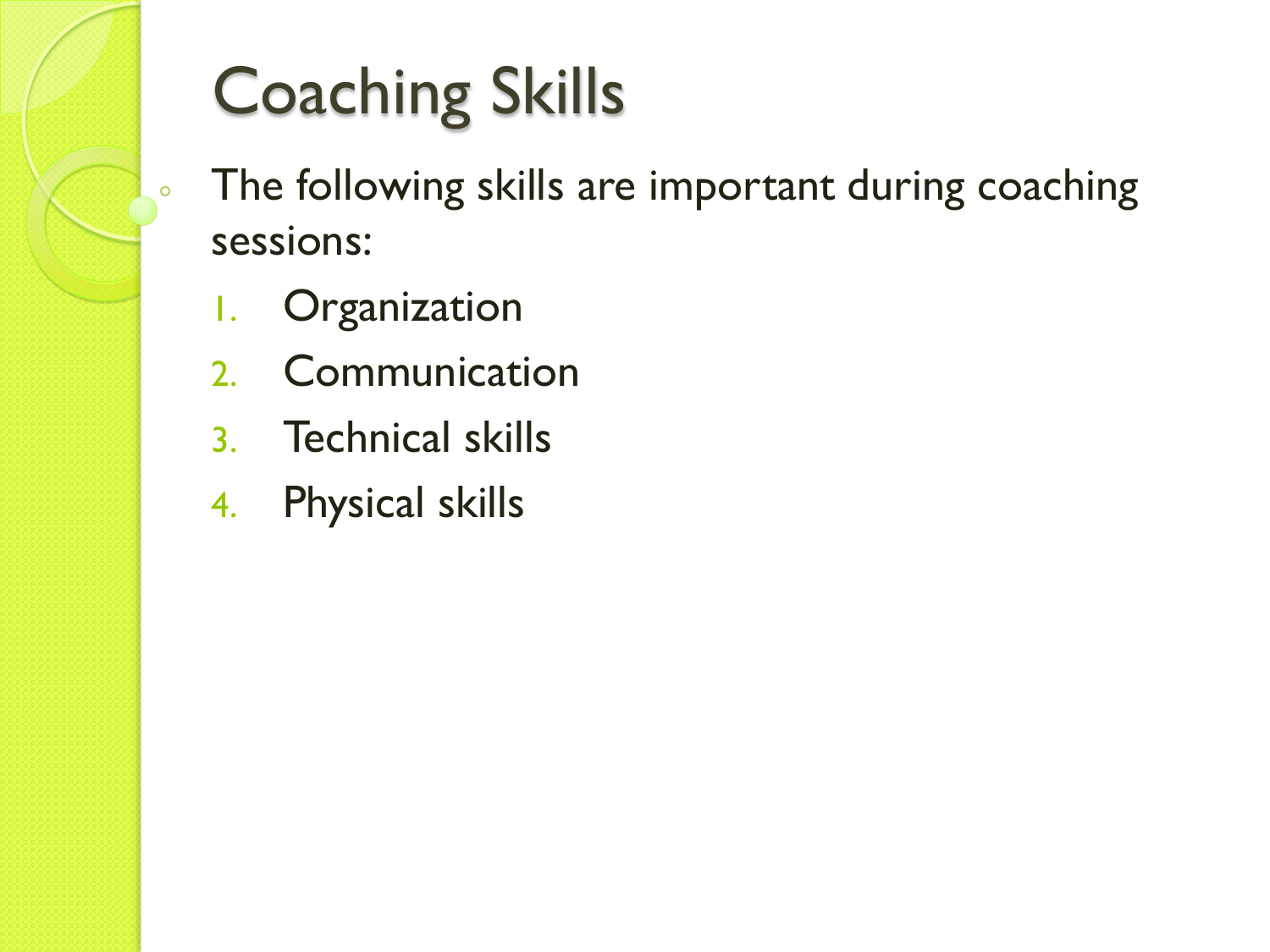

## Organization:

| <b>Element</b>               | <b>Delivery</b>                                                                                                             |
|------------------------------|-----------------------------------------------------------------------------------------------------------------------------|
| <b>Plan Structure</b>        | Delivers planned, structured<br>practice sessions and clearly<br>established goals                                          |
| Maximum participation        | Maximises the number of<br>people practising                                                                                |
| Grouping                     | Groups people according to<br>development stage, weight and<br>level as much as possible                                    |
| "Fun" and technical delivery | Makes sessions fun and<br>enjoyable, as well as<br>technically correct,<br>appropriate to the programme<br>and the learners |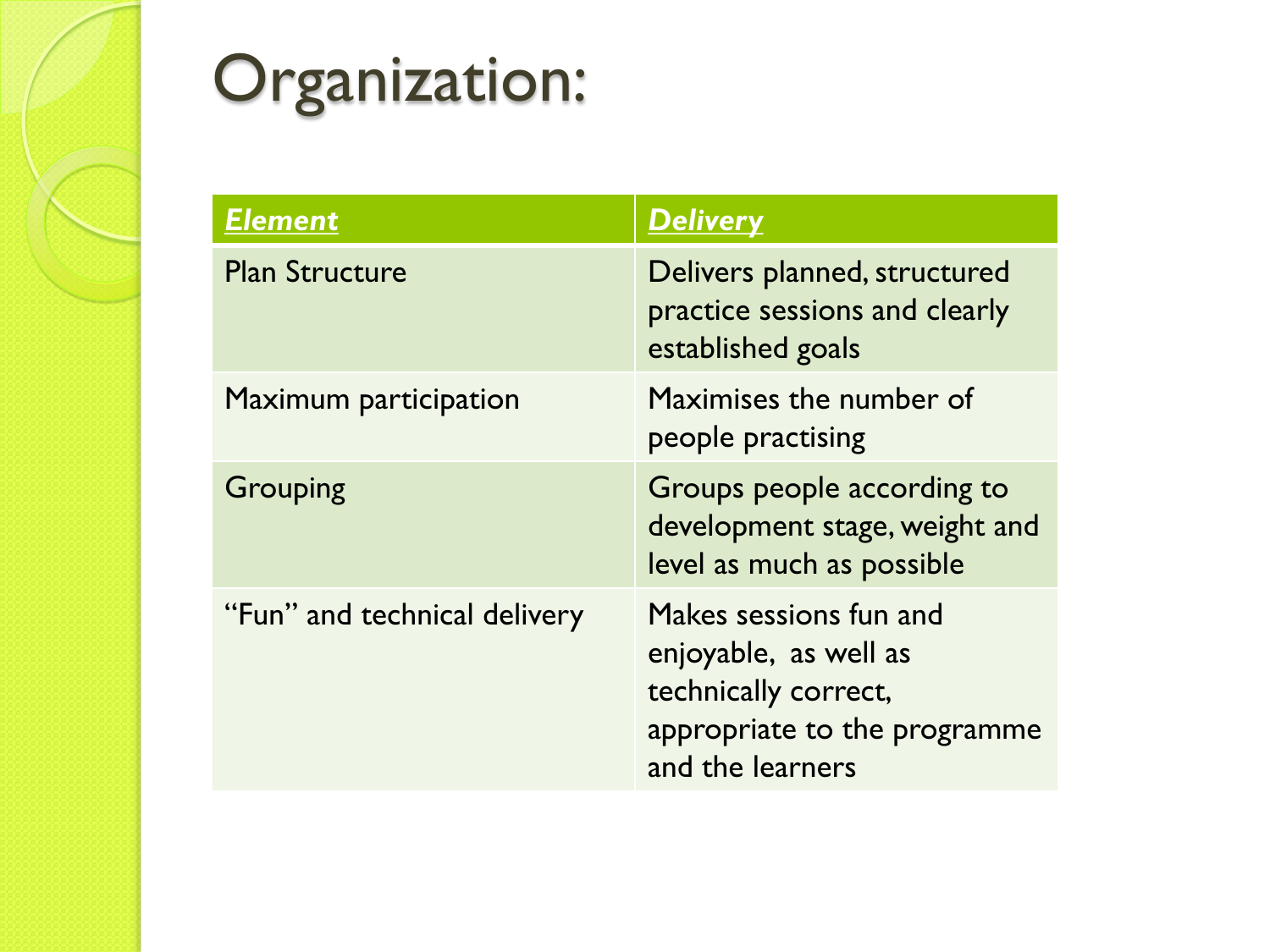# Organization (Continue):

| <b>Element</b>                      | <b>Delivery</b>                                                                                                                                   |
|-------------------------------------|---------------------------------------------------------------------------------------------------------------------------------------------------|
| <b>Hygiene &amp; Safety</b>         | Applies risk management<br>procedures before, during and<br>after delivery of a session                                                           |
| <b>Assessment time</b>              | Assess publicly the outcome<br>of the session on the<br>previously established goals                                                              |
| Length of the Session               | Delivery is to the correct time                                                                                                                   |
| <b>Self-reflection and Analysis</b> | Writes and honest and<br>accurate self-reflections and<br>sessions analysis, establishing/<br>based on an action plan to<br>continued improvement |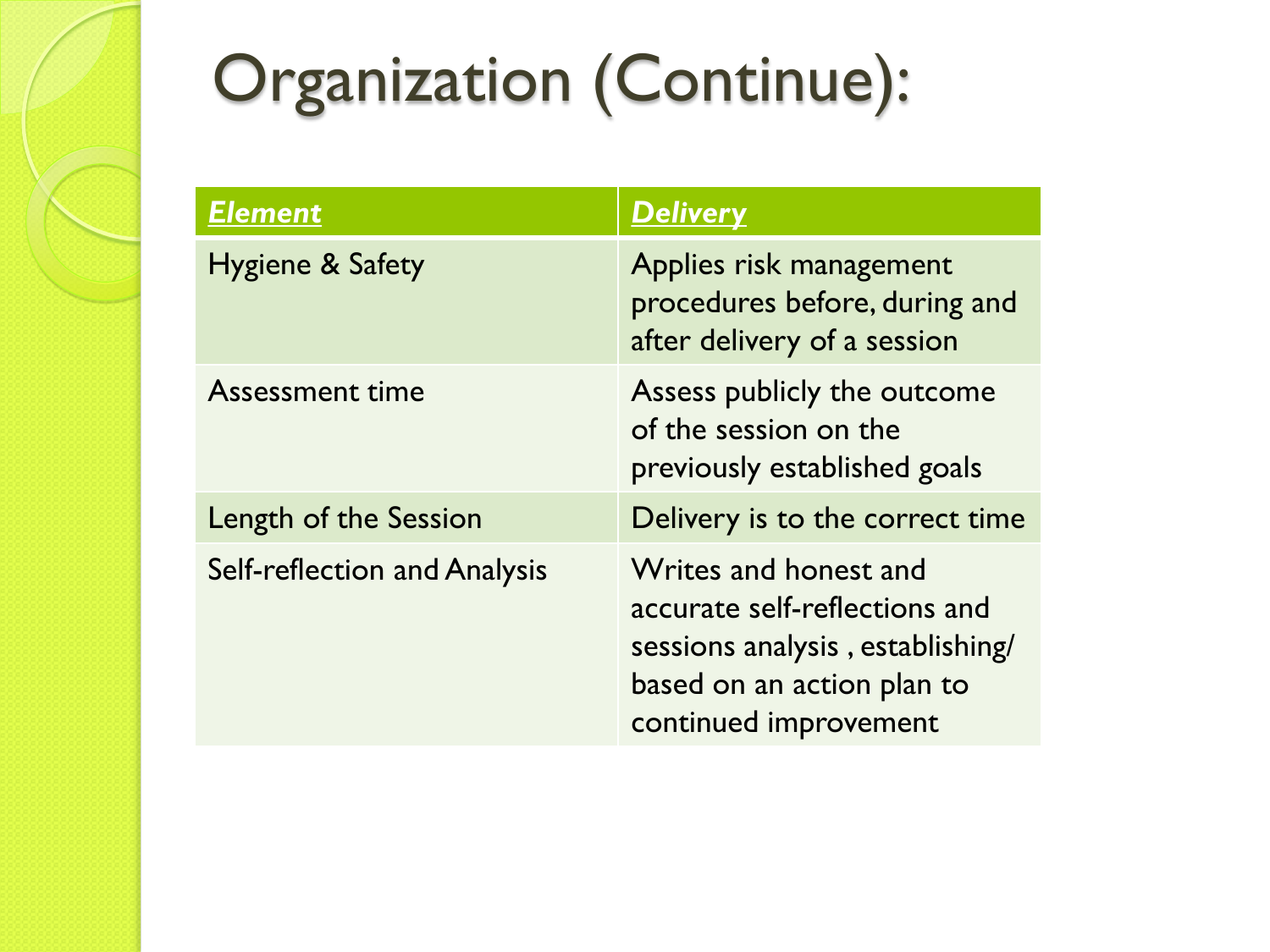#### Communication:

| <b>Element</b>               | <b>Delivery</b>                                                                                        |
|------------------------------|--------------------------------------------------------------------------------------------------------|
| Voice                        | Voice is clear and projected so<br>all can hear                                                        |
| Instructions                 | Clear, concise and short<br>instructions and maximise the<br>activity time                             |
| Information in multiple ways | When appropriate provide<br>information in a different way                                             |
| Interaction                  | Interacts with learners (listens<br>for understanding, uses<br>learner's names and make eye<br>contact |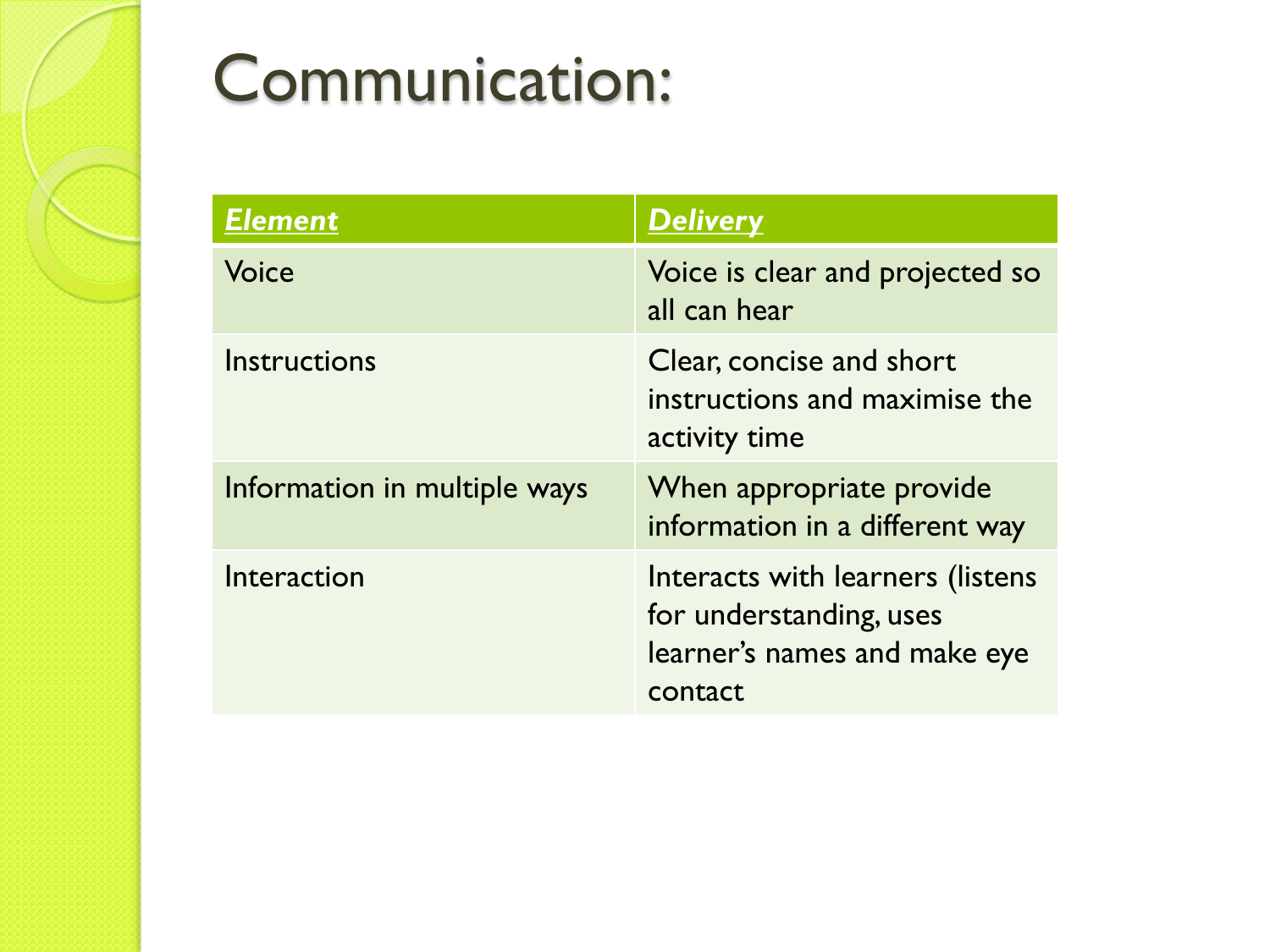# Communication (Continued)

| <b>Element</b>  | <b>Delivery</b>                                                                                  |
|-----------------|--------------------------------------------------------------------------------------------------|
| <b>Feedback</b> | Gives every learner<br>constructive, positive feedback,<br>in a constructive and friendly<br>way |
| Reinforcement   | Reinforce learners on time<br>and highlighting specific<br>behavior                              |
| Respect         | Uses no discriminatory<br>language or behavior                                                   |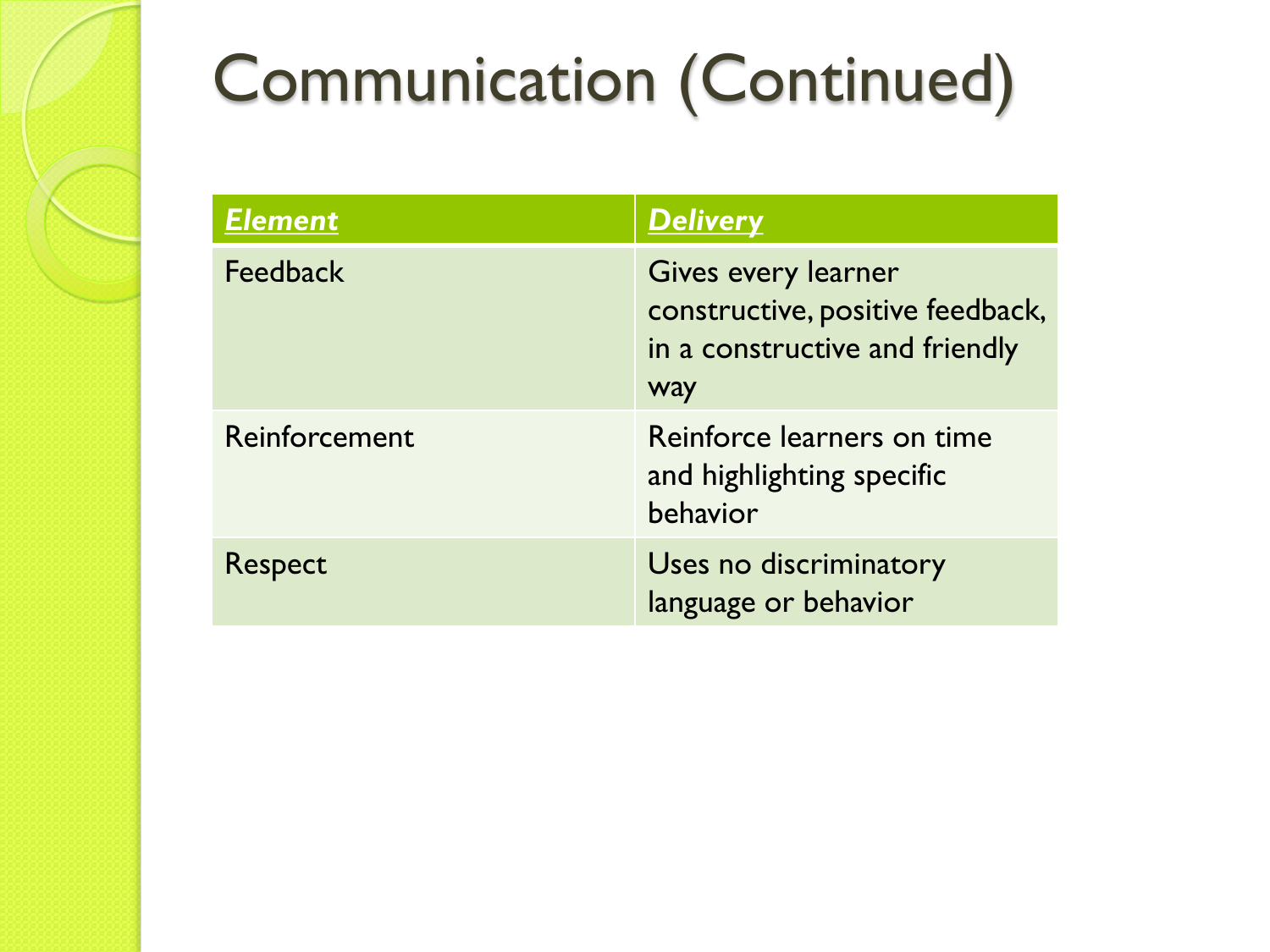

### Technical Skills:

| <b>Element</b>                    | <b>Delivery</b>                                                                                                                       |
|-----------------------------------|---------------------------------------------------------------------------------------------------------------------------------------|
| <b>Correct information</b>        | The sequence of activities<br>follows a proper and diverse<br>progression if appropriate                                              |
| <b>Practice variety Sequenced</b> | Demonstrates appropriate<br>level of technical key points<br>knowledge                                                                |
| Detecting technical mistakes      | Detect specific technical<br>mistakes and choose the most<br>relevance to correct these<br>mistakes on a step by step<br><b>basis</b> |